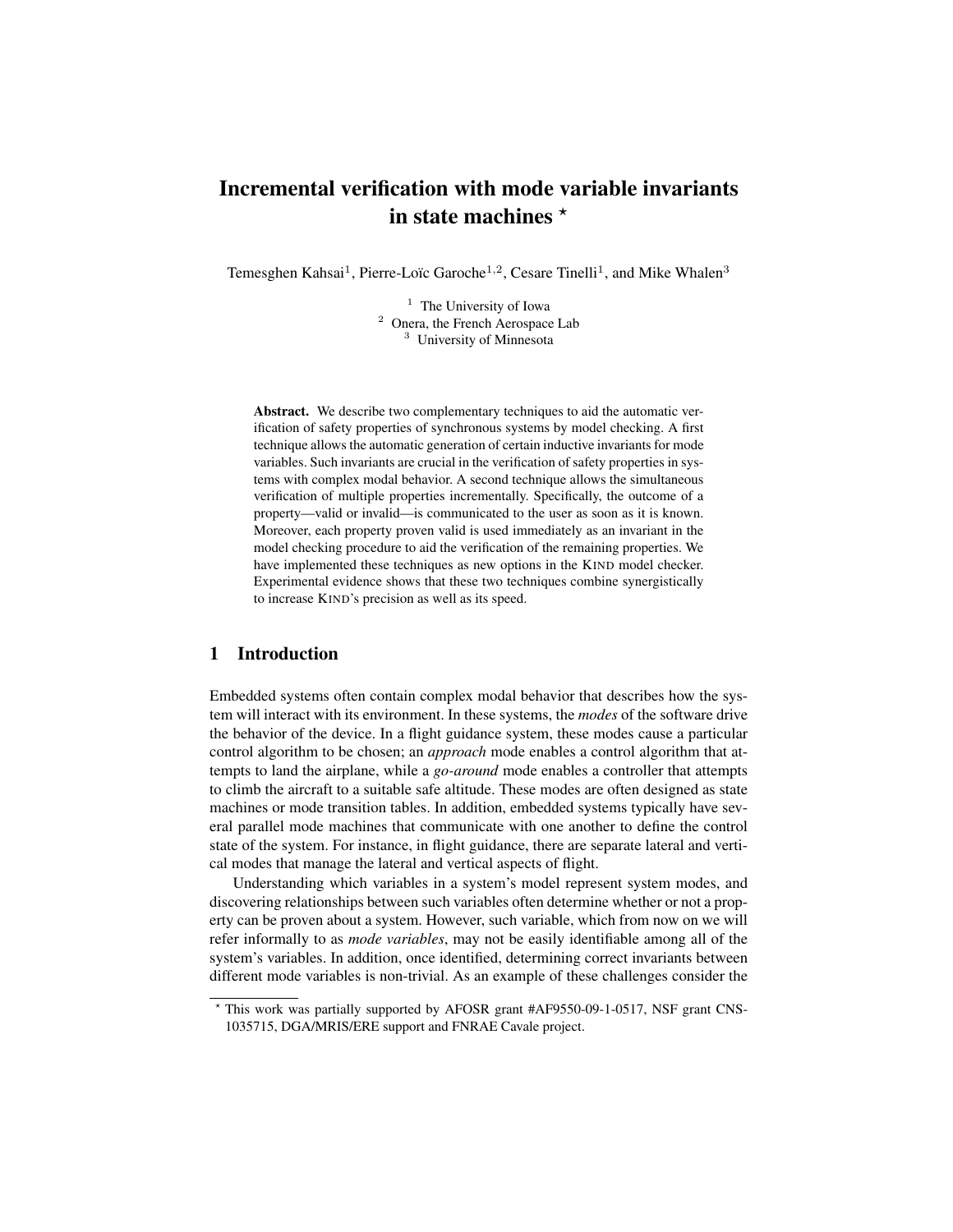#### 2 Temesghen Kahsai, Pierre-Loïc Garoche, Cesare Tinelli, and Mike Whalen



Fig. 1: State machine of a microwave model.

hierarchical state machines (HSMs) described in Figure 1 that illustrates the modal behavior of a microwave.<sup>4</sup> HSMs are used by model-based development notations such as Simulink and SCADE which are becoming widespread for software development in avionics and other industries. In the example, mode information is encoded both explicitly, in the states of the HSM, and implicitly, through the integer variable mode. This sort of hybrid encoding of mode information occurs regularly in industrial models that we have analyzed. An additional complication is that when HSMs are compiled to a lower level modeling language or to code, their state are usually encoded into integer variables that are not immediately distinguishable from other integer variables.

The focus of this paper is on leveraging mode information for k*-induction*-based model checking. In this approach, a prover attempts to prove a safety property of a system inductively by showing for some  $k > 0$  that (i) the property holds in all states reachable in up to k steps, and (ii) for all sequences of  $k + 1$  states along the system's transition relation, the last state satisfies the property whenever all the previous ones do. As with mathematical induction, sometimes safety properties are not strong enough to be provable by  $k$ -induction, for any  $k$ . In that case, it is helpful to strengthen the induction hypotheses with known invariants properties of the system. We believe that invariants involving mode variables are critical for the success of inductive methods when proving properties of control systems, and we provide initial experimental evidence to support this conjecture.

This paper describes two complementary techniques to aid, more generally, the automatic verification of safety properties of synchronous systems with modal behavior. The first technique, described in Section 3, allows the automatic identification of likely mode variables, and the discovery of invariant relationships among them by adapting an invariant generation method, described in Section 2, we developed in previous work. We heuristically consider as a mode variables any system variable that  $(i)$  ranges over a (small) finite set of values and  $(ii)$  whose next-state value is determined in part by its current value. We generalize this idea slightly to *mode variable sets* in which stronglyconnected variables define a particular system mode. We develop a general invariant generation method to identify implicative relationships between values of mode vari-

<sup>4</sup> We thank Steve Miller and Lucas Wagner at Rockwell Collins for the example.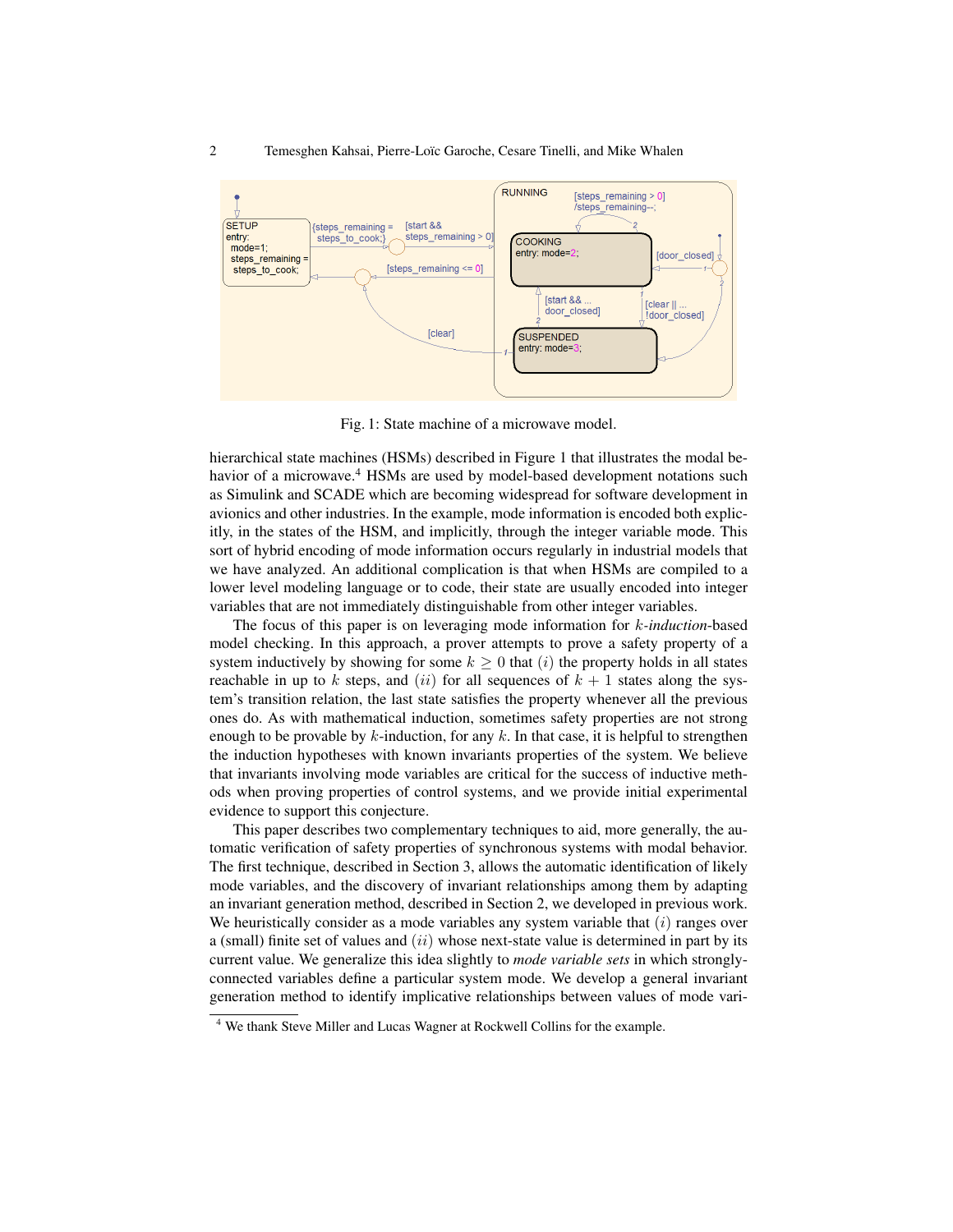ables. The second technique, described in Section 4 and motivated by the industrial use of model checkers for the verification of large numbers of safety properties on the same system, allows the simultaneous and incremental verification of multiple properties. It is incremental in the sense that the status of a property—whether it holds in the system or not—is communicated to the user as soon as the checker determines it. Moreover, each property proven to hold is used immediately as an auxiliary invariant to aid the verification of the remaining properties. Our experimental results, described in Section 5 for selected benchmarks, indicate that our two techniques are quite effective in practice, especially in combination. As we show, using them together considerably increases the number of provable safety properties, as well as speeding up the verification process.

Related Work. Automatic invariant generation has been intensively investigated since the 1970s, producing a large body of literature. Manna and Pnueli [13] provide an early compendium of this research and an extensive set of references. In this paper, we focus on discovering invariants related to system modes. The idea of automatically discovering mode machines for hardware is (very briefly) referenced in [7]. The idea of generation of mode-specific invariants for the SCR notation was introduced in [8] and improved in [9] then generalized to LTSs by Damas [2, 1]. This work supports discovery of invariants between a (known) state machine and variables used in guard expressions for transitions of the machine, using syntactic fixpoint algorithm that operates over the state machine graph. Our approach, based on our own previous work invariant discovery [10], is more general; it automatically identifies mode (state machine) variables and uses symbolic analysis to discover a superset of the implications in [9, 2] to include variables not explicitly referenced in the definition of the state machine. On the other hand, the other approaches can quickly determine "local" mode invariants through simple graph traversal algorithms. It may be possible to combine both approaches to improve the scalability of invariant generation. In [4], query checking is used to discover mode invariants. That work uses symbolic methods and is in principle more general (a single query can discover *all* state invariants), but has serious scaling problems. The idea of simultaneous verification of multiple properties is not new [12, e.g.]. Our approach contrasts with previous work by using a parallel architecture that allows the incorporation of invariant generators to enhance the basic verification process.

### 1.1 Formal Preliminaries

Our work is built on logic-based model checking techniques that phrase reachability problems as entailment problems in a suitable logic for which efficient solvers exist. Relevant examples of such logics are propositional logic or any of the many logics used in SMT. For generality, we consider any of these logic  $\mathcal L$  (with classical semantics) extending propositional logic, and rely on  $\mathcal{L}$ 's notion of variable, term, formula, free variable, model, satisfiability in a model, and entailment (which we denote as  $\models$ <sub>*C*</sub>). If *F* is a formula of L and  $(x_1, \ldots, x_k)$  a tuple of distinct variables, we write  $F[x_1, \ldots, x_k]$ to express that the free variables of F are in  $(x_1, \ldots, x_k)$ . If  $t_1, \ldots, t_k$  are any terms, we write  $F[t_1, \ldots, t_k]$  to denote the formula obtained from  $F[x_1, \ldots, x_k]$  by simultaneously replacing each occurrence of  $x_i$  in F by  $t_i$ , for  $i = 1, \ldots, k$ . We denote finite tuples of elements by letters in bold font, and use comma (,) for tuple concatenation.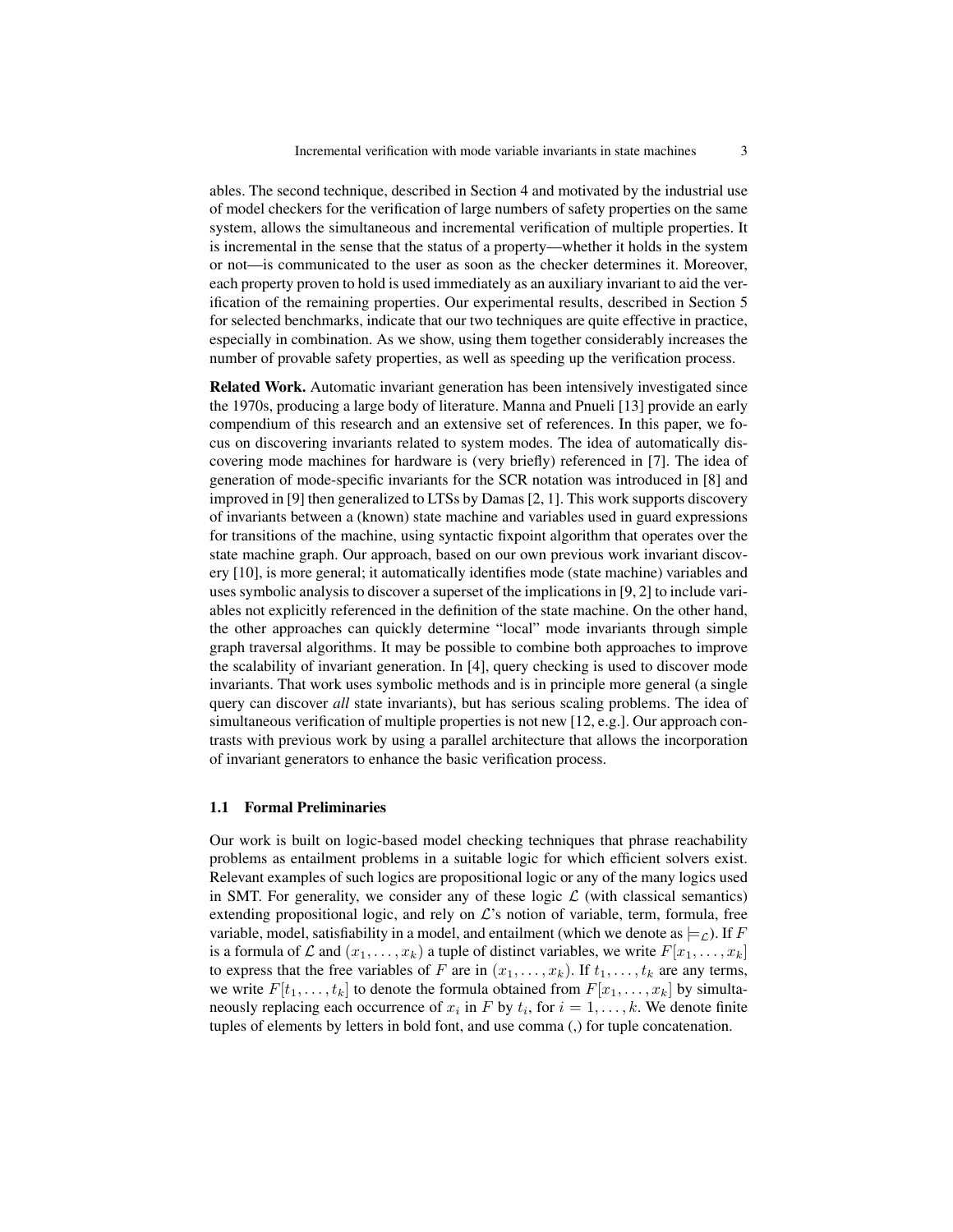4 Temesghen Kahsai, Pierre-Lo¨ıc Garoche, Cesare Tinelli, and Mike Whalen

Let  $Q$  be a set of *states*, a *state space*. We assume some encoding of the *state space* Q in terms of *n*-tuples of ground terms in  $\mathcal{L}$ , for some fixed  $n^5$ . Then, we say that (the encoding of) a state q satisfies a formula  $F[x]$ , where x is an *n*-tuple of distinct variables, if  $F[x]$  is satisfied by every model of  $\mathcal L$  interpreting x as q. This terminology extends to formulas over several  $n$ -tuples of free variables in the obvious way.

A transition system S over Q is a pair  $(S_I, S_T)$  where  $S_I \subseteq Q$  is the set of S's initial states, and  $S_T \subseteq Q \times Q$  is S's transition relation. A state  $q \in Q$  is 0-reachable if  $q \in S_I$ ; it is k-reachable with  $k > 0$  if it is  $(k-1)$ -reachable or  $(s, q) \in S_T$  for some  $(k-1)$ -reachable state s. A state is  $(S-)$ reachable if it is k-reachable for some  $k \geq 0$ . A (state) property is any formula  $P[x]$  for some *n*-tuple x of variables. It is invariant (for  $S$ ) if it is satisfied by all  $S$ -reachable states. For automated verification purposes one does not work directly with a transition system S itself, but with an *encoding* of it in some logic L, namely, a pair  $(I[x], T[x, x'])$  of formulas of L, with x and x' both of size  $n$ , where

–  $I[x]$  is a formula satisfied exactly by the initial states of S;

 $-I[x,x']$  is a formula satisfied by two reachable states  $q, q'$  iff  $(q, q') \in S_T$ .

k-induction Given an L-encoding  $(I[x], T[x, y])$  of some transition system S, one can prove that a property  $P$  is invariant for  $S$  by showing that  $P$  is  $k$ -inductive.

**Definition 1.** *A state property*  $P[\mathbf{x}]$  *is k*-inductive (wrt T) *for some*  $k \geq 0$  *if* 

$$
I[\mathbf{x}_0] \wedge T[\mathbf{x}_0, \mathbf{x}_1] \wedge \cdots \wedge T[\mathbf{x}_{k-1}, \mathbf{x}_k] \models_{\mathcal{L}} P[\mathbf{x}_0] \wedge \cdots \wedge P[\mathbf{x}_k]
$$
 (1)

$$
T[\boldsymbol{x}_0, \boldsymbol{x}_1] \wedge \cdots \wedge T[\boldsymbol{x}_k, \boldsymbol{x}_{k+1}] \wedge P[\boldsymbol{x}_0] \wedge \cdots \wedge P[\boldsymbol{x}_k] \models_{\mathcal{L}} P[\boldsymbol{x}_{k+1}] \qquad (2)
$$

When entailment in  $\mathcal L$  is decidable and an  $\mathcal L$ -solver is available for that, the kinductiveness of a property  $P$  can be established by asking the  $\mathcal{L}$ -solver to prove both entailments in the definition above for some initial choice of  $k$ , retrying with an increasingly larger  $k$  until either the base case  $(1)$  is shown not to hold or both the base and the induction step  $(2)$  are shown to hold. In the second situation, P has been shown to hold for all reachable states, which means it is invariant. In the first situation,  $P$  is not invariant and a counterexample path can be generated from a counter-model of (1) above if the L-solver is able to return models.

Since  $k$ -inductiveness is a sufficient condition for invariance, the  $k$ -induction procedure above is a sound verifier for invariance. The procedure, however, is not complete since there exist systems with invariant properties that are not  $k$ -inductive for any  $k$ . For those properties, the procedure will keep increasing  $k$  indefinitely. A number of improvements are possible to increase the procedure's precision, the set of invariant properties it can prove  $[15, 3, 5]$ . In particular, if Y is another state property already known to be invariant, one can strengthen the antecedent of the entailment in the induction step (2) by adding (conjunctively) the formula  $Y[x_0] \wedge \cdots \wedge Y[x_{k+1}]$  to it. The strengthening is beneficial for eliminating spurious counter-examples to the induction step, i.e., counter-models involving unreachable states.

 $5$  Depending on  $\mathcal{L}$ , states may be encoded for instance as *n*-tuples of Boolean constants or as n-tuples of integer constants, and so on.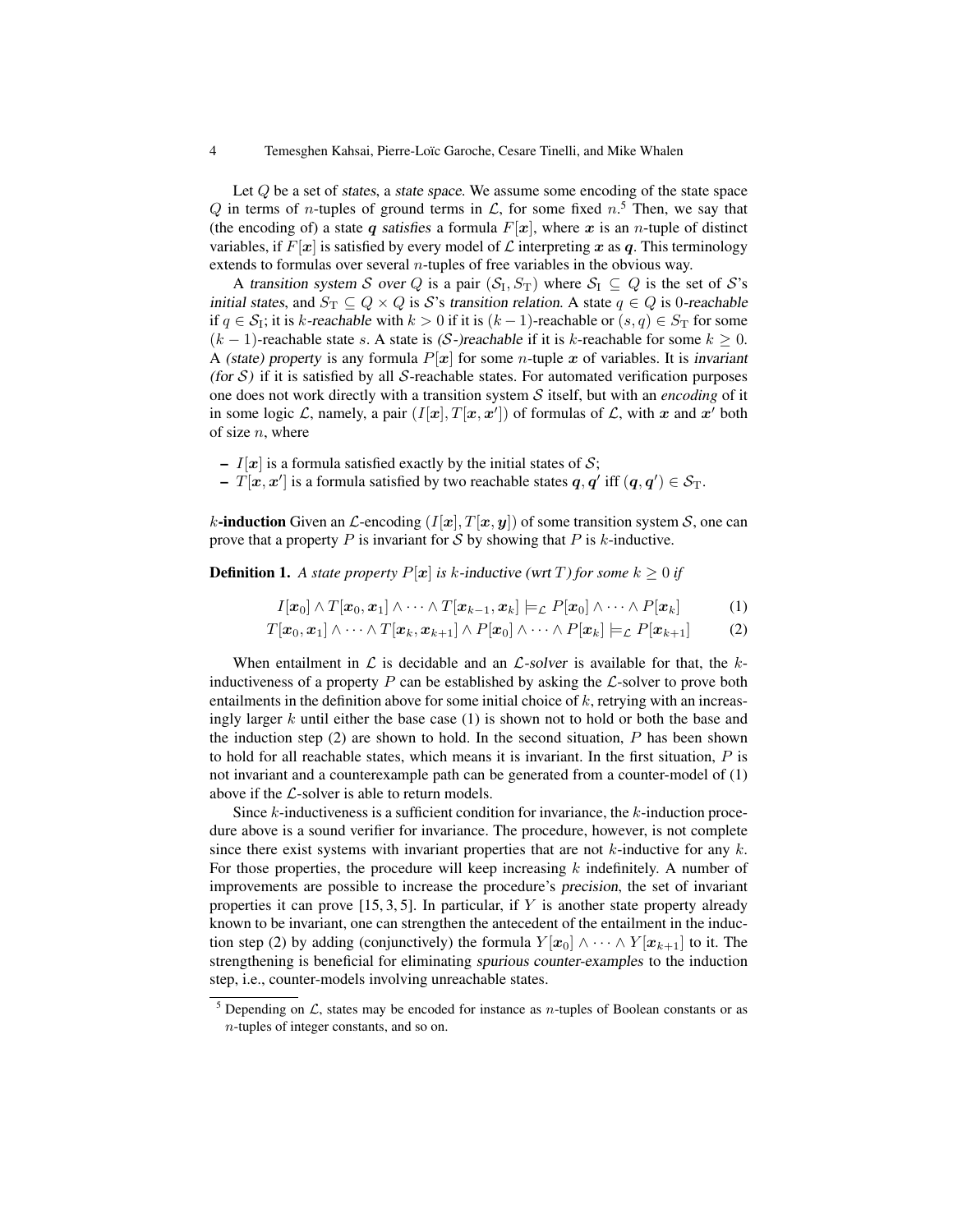### 2 Template-based invariant generation

In previous work [10] we described a general invariant discovery scheme that produces k-inductive invariants for a given transition system S from a template  $R[x, y]$ , a formula of  $L$  representing a decidable binary relation over one of the system's data types. The discovered invariants are instances  $R[s, t]$  of the template generated with terms s, t from a set U of terms over the same *n*-tuple x of variables. The set U can be constructed heuristically in any number of ways from  $S$  and a given set of properties to be proven invariant for S. In the experiments reported in [10], U included terms occurring in a given  $\mathcal{L}$ -encoding of  $\mathcal{S}$ , as well as a few distinguished constants.

The general scheme relies on the availability of efficient reasoning engines, such as SAT and SMT solvers, for the given logic  $\mathcal{L}$ , and capitalizes on their ability to quickly generate counter-models. It consists of a simple two-phase procedure, with an optional third phase not discussed here. Given the template  $R$  and the term set  $U$ , the first phase starts with the (very crude) conjecture that the state property  $C[\mathbf{x}] = \bigwedge_{s,t \in U} R[s,t]$ is invariant. Then, it uses the  $\mathcal{L}\text{-solver}$  to weaken that conjecture by eliminating from it as many conjuncts  $R[s, t]$  as possible that have a counterexample—specifically, all conjuncts falsified by a  $k$ -reachable state, for some heuristically determined  $k$ . The resulting formula C is passed to the second phase, which attempts to prove  $C$  k-inductive by checking that it satisfies the inductive step of  $k$ -induction. Any counter-examples there are used, conservatively, to weaken  $C$  further by eliminating additional conjuncts until no counter-examples exists. The final formula—the empty conjunction in the worst case—is by construction  $k$ -inductive, and so invariant.

The scheme above is impractical in its full generality because the number of instances of R over U can be very large. So we devised two specializations to relations  $R$ that are partial orders, one for general posets and one specific to binary posets. These specializations rely on the properties of partial orders to represent the conjunctive conjecture  $C$  compactly, and weaken it efficiently. In the following, we briefly illustrate the case of binary posets (see [10] for a more formal treatment and for the general case).

Invariant generation for binary posets. For concreteness, and because it is relevant to our goal of learning invariants on mode variables, let us consider the poset  $(\{\perp, \top\}, \rightarrow)$ of the Booleans, with logical implication  $\rightarrow$  as the partial order, and with linear integer arithmetic as  $\mathcal L$ . In this case, the instances of R have the form  $F \to G$ , where F and G are any arithmetic predicates, i.e., quantifier-free arithmetic formulas.

The invariant generation procedure maintains a directed acyclic graph where each node contains a set of arithmetic predicates and stands for the conjecture that those predicates all imply each other (i.e., are all equivalent) in every reachable state of  $S$ . An edge from a node  $A$  to a node  $B$  in the graph represents the weaker conjecture that the predicates in A imply the predicates in B, again in all reachable states.

The graph starts with a single node containing all the predicates in the candidate set U; it is then updated incrementally using a sequence  $(M_1, M_2, ...)$  of models of  $\mathcal{L}$ , each containing a reachable state  $q$  that falsifies one of the conjectures in the current graph. Let  $G_0$  be the initial graph and  $G_i$  the version of the graph updated after observing model  $M_i$ . The graph  $G_i$  is updated to  $G_{i+1}$  using model  $M_{i+1}$  as follows. If  $M_{i+1}$ falsifies (the conjecture expressed by) an edge of  $G_i$ , the edge is removed; if it falsifies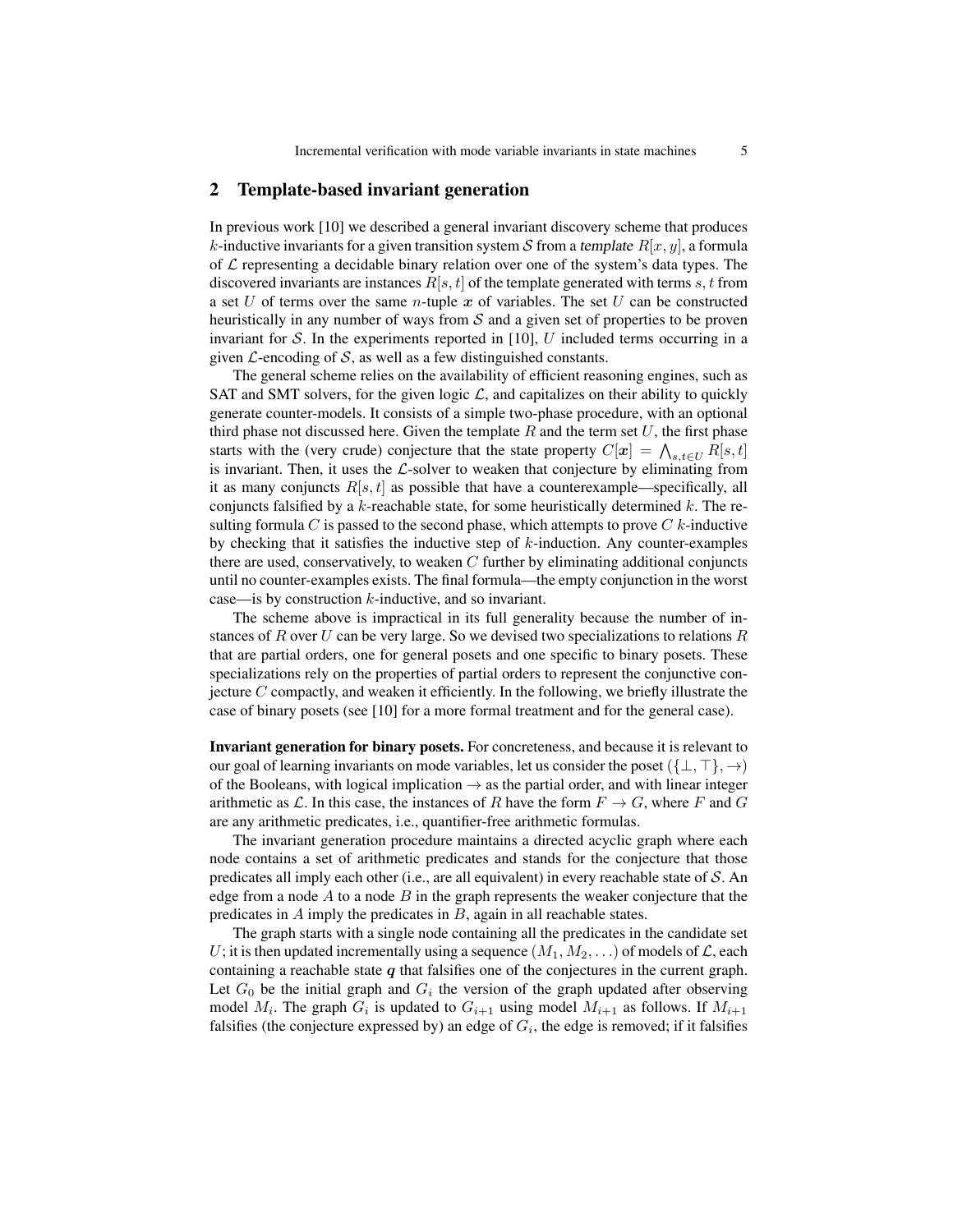

Fig. 2: In each graph, a node stands for a set of predicates that have evaluated to the same Boolean value ( $\perp$  or  $\perp$ ) in each model considered until them. The predicates in a node are shown, as a double implication chain, in the *Conjecture* column. The list of observed values for the predicates in each node is shown on top of the node.

a node N, then (i) the node is split in two new nodes  $N_{\perp}$  and  $N_{\perp}$  connected with an edge from  $N_{\perp}$  and  $N_{\perp}$ , (ii) N's predicates are assigned to  $N_{\perp}$  and  $N_{\perp}$  depending on whether they are respectively falsified or satisfied by  $M_{i+1}$ , and  $(iii)$  all edges involving N are updated so that the set of conjectures represented by  $G_{i+1}$  is consistent with all the models observed so far and weakens the previous set only as little as needed to accommodate  $M_{i+1}$ . The procedure is perhaps best illustrated with an example.

*Example 1.* Consider a system whose  $\mathcal{L}$ -encoding contains exactly the predicates  $x +$  $y \ge 3$  and  $(2*x)-y \ge y$ , with  $x \in [0,1]$  and  $y \in [3,4]$ , say. In the invariant generation procedure in [10], the set U would be just  $\{x + y \ge 3, (2 * x) - y \ge y\}$ . In the version we discuss here, if x and y are identified as mode variables of interest (see later) U is augmented with the predicates from the following set

$$
V := \{x = 0, x = 1, y = 3, y = 4\} \cup \{x \neq 0, x \neq 1, y \neq 3, y \neq 4\}.
$$

Figure 2 shows how the graph evolves with a sample sequence of two models. The procedure starts with the implication graph consisting of the node  $O$ , conjecturing that all predicates in  $U$  are equivalent. Nodes  $A$  and  $B$  are the result of splitting  $O$ . Nodes C and D are the result of splitting A, and node E and F of splitting B.

The addition to  $U$  of predicates like those in the set  $V$  in Example 1 allows our procedure to discover, among others, invariants of the form  $x = a \rightarrow y = b$  where  $x$  and  $y$  are mode variables and  $a$  and  $b$  are specific values in their range. Together with range constraints, negative predicates of the form  $y \neq b$ , allow the procedure to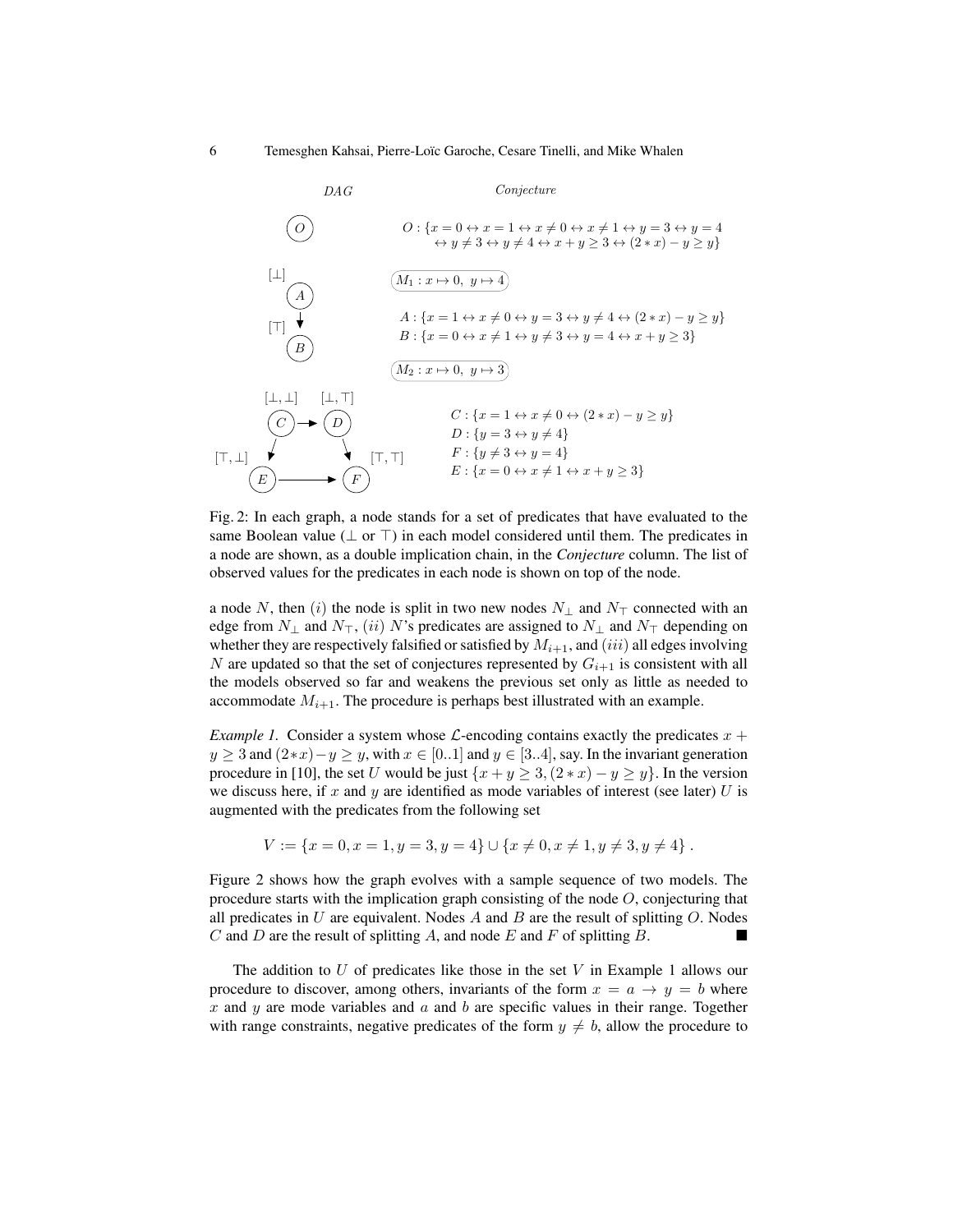discover, in effect, also invariants of the form  $x = a \rightarrow \bigvee_{i \in I} y = b_i$  where  $[b_1..b_n]$  is y's range and  $I \subseteq 1, \ldots, n$ .<sup>6</sup> We will call these two kinds of invariants mode invariants.

# 3 Identifying mode variables

In this section we propose a technique to identify a relatively tight number of system variables as mode variables and a set of predicates on them to be used to produce mode invariants as described in the previous section. The overall goal is to capture with these invariants enough mode information about a software system under analysis—or, more accurately, about its encoding as a transition system in some logic  $\mathcal{L}$ .

The logic  $\mathcal L$  used here will be the two-sorted logic consisting of the quantifier-free fragment of (mixed integer and real) linear arithmetic.

#### 3.1 State machines in synchronous models

Embedded systems, controllers for instances, are usually modeled as a set of synchronous dataflow computations governed by an overall mode logic. In aircraft control command, the mode logic could be a finite state machine iterating through the phases: taxi, take-off, flying, landing. For a car cruise controller, it could be a state machine describing how the controller engages and disengages depending on a number of parameters and actions. As mentioned in the introduction, when encoding these models as transition systems for verification purposes, the state machine expressing the original system's mode logic is often encoded with the introduction of mode variables to model the mode logic's finite state machine. These are variables over an enumeration type or, more often, Boolean variables or variables over a finite integer range.

While this approach is rather general, it has the disadvantage that the structure of state machine gets lost in the translation. This has important consequences for verification methods based on inductive arguments, such as k-induction, because the logical encoding ends up creating a state space with states that do not correspond to any state of the original state machine, and so are unreachable by the resulting transition system. These states are problematic because they typically lead to spurious counter-examples for the inductive step of the verification process.

To illustrate the problem with an example, consider again the microwave model of Figure 1, but without the variable mode. Consider then a layered encoding of the model into a transition system where a mode variable  $top \in [1..2]$  represents the top states SETUP and RUNNING, with  $top = 1$  for the first and  $top = 2$  for the second, and a mode variable running  $\in [0..2]$  represents the running state, with 0 meaning not running, 1 meaning SUSPENDED and 2 COOKING. The state space of this transition system contains the unreachable states  $\{top \mapsto 1, run \mapsto 1\}$  and  $\{top \mapsto 1, run \mapsto 2\}$  which may cause problems during induction. Those states can be ruled out during the verification process if  $(top = 1) \leftrightarrow (running = 0)$  is discovered to be an invariant for the system.

<sup>&</sup>lt;sup>6</sup> The reason is that such an invariant is equivalent to  $\bigwedge_{j \in [b_1..b_n] \setminus I} (x = a \rightarrow y \neq b_j)$ .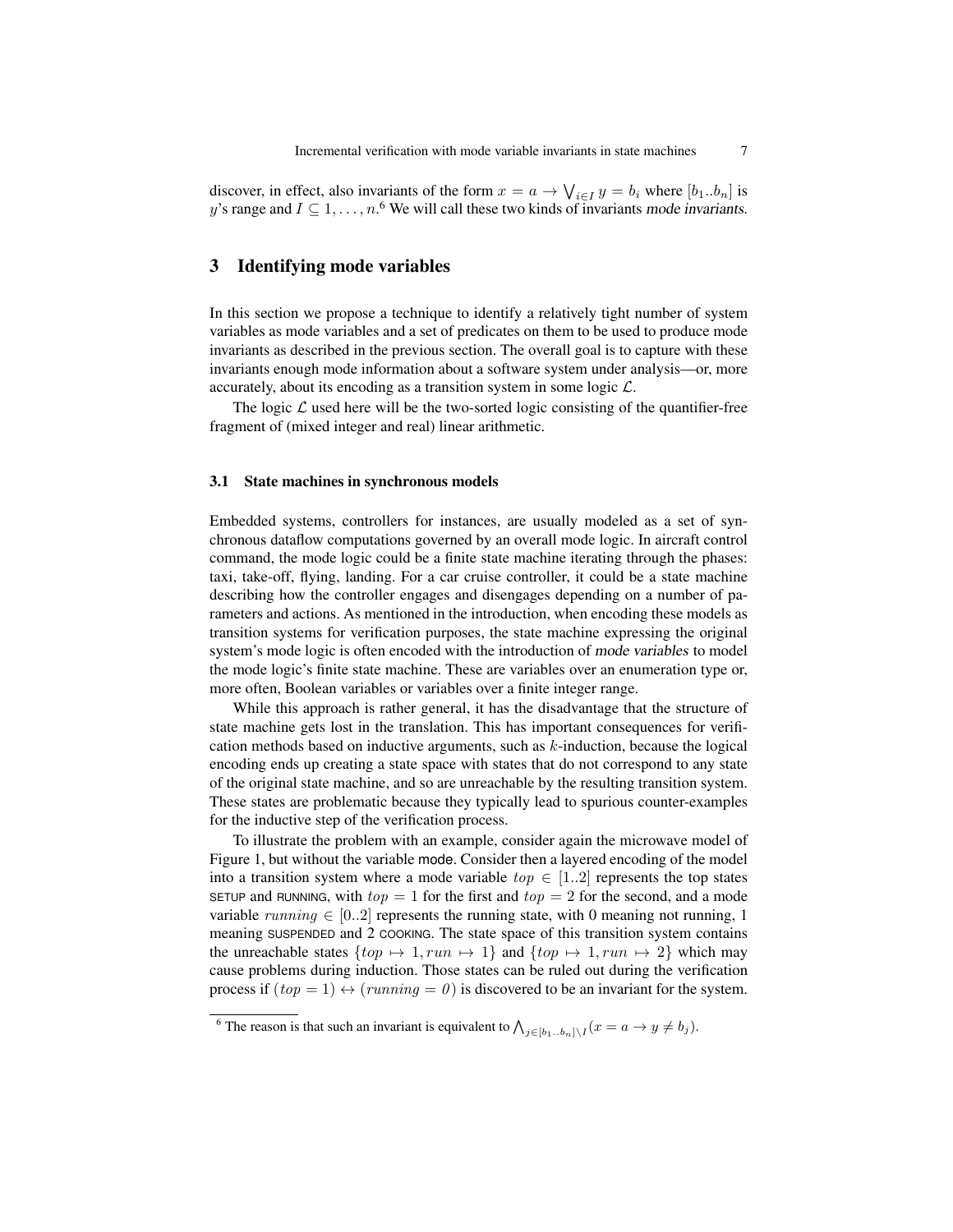8 Temesghen Kahsai, Pierre-Loïc Garoche, Cesare Tinelli, and Mike Whalen

|  | $T_1 := x' = z$                          |  | $T_2 := a' = z \wedge x' = b$                                                |
|--|------------------------------------------|--|------------------------------------------------------------------------------|
|  | $\wedge$ $y' =$ if $c'_1$ then 2 else    |  | $\wedge$ $b' =$ if $c'_4 \wedge a' = 2$ then 1 else if $c'_5$ then y' else 2 |
|  | if $c'_2$ then 1 else $x'$               |  | $\wedge$ $y' =$ if $c'_1$ then 2 else if $c'_2$ then 1 else $x'$             |
|  | $\wedge z' =$ if $c'_3$ then 0 else $y'$ |  | $\wedge z' =$ if $c'_3$ then 0 else $y'$                                     |
|  | $\wedge x, y, z \in [02]$                |  | $\wedge \, a, b, x, y, z \in [02]$                                           |

Fig. 3: Transition relations over integer and Boolean variables. The latter are unconstrained just for simplicity.

#### 3.2 Selecting mode variables

To generate mode invariants for a transition system  $S$  it is necessary to identify its mode variables in the first place. In the absence of explicit user-provided information, a possibility is to perform interval analysis on  $S$  to uncover variables that have a finite domain in all reachable states, and treat all such variables as mode variables. In general, examples of finite domain variables would be Boolean variables, enumeration type variables, and integer variables over a finite range. Then, one can strengthen S's transition relation as needed with the discovered finite domain constraints on those variables, and apply the invariant generation technique presented in Section 2 based on a set of predicates that contains all equations of the form  $x = v$  and their negation, for each finite domain variable  $x$  and value  $v$  in its domain.

One problem with this approach is that it does not to scale well with respect to the number of finite domain variables or the size of their domains. Furthermore, many finite domain variables are uninteresting from a mode invariant generation perspective because they simply store intermediate values in the system's computation. For example, consider the two transition relations  $T_1$  and  $T_2$  in Figure 3, already strengthened with finite domain constraints for some of their variables. While artificial and somewhat contrived, they illustrate a common situation in which several of the finite domain variables can be ignored for depending functionally on other variables.

It is easy to see that in  $T_1$  the values of  $x', y'$  and  $z'$ —i.e., the next-state values of x, y and z—are all determined by the value of the tuple  $(z, c'_1, c'_2, c'_3)$ . A closer look reveals that they are also all determined by the value of  $(x, c'_1, c'_2, c'_3)$ . As we will argue later, this suggests that it is enough to consider just  $z$  or just  $x$  as a mode variable for invariant generation purposes. In contrast, it would not be advantageous to consider just y because the next-state value of x is not determined by  $(y, c'_1, \ldots, c'_3)$ . In  $T_2$ , no tuple consisting of the Boolean variables and just one of the integer variables determines the next-state value of all the other variables. However, a tuple made of  $b$  and  $z$  and the Boolean variables will do. We formalize this intuition in the following and discuss a mode variable selection heuristics based on it.

**Definition 2.** Let  $F[z]$  be a formula in  $\mathcal L$  and let  $F^{\mathcal L}$  be the relation denoted by F in L*. A variable* y *in* z depends (in F) *on a tuple* x *of variables from* z*, if the projection*  $\pi_{\bm x, y}(F^{\mathcal L})$  of  $F^{\mathcal L}$  over  $\bm x, y$ , in the sense of relational algebra, is functional; that is, if  $\pi_{\bm x, y}(F^{\mathcal L})$  contains no two distinct tuples of the form  $(\bm v, u_1), (\bm v, u_2)$ ; the variable  $y$ strictly *depends on* x *if, additionally, it depends on no proper subtuple of* x*.*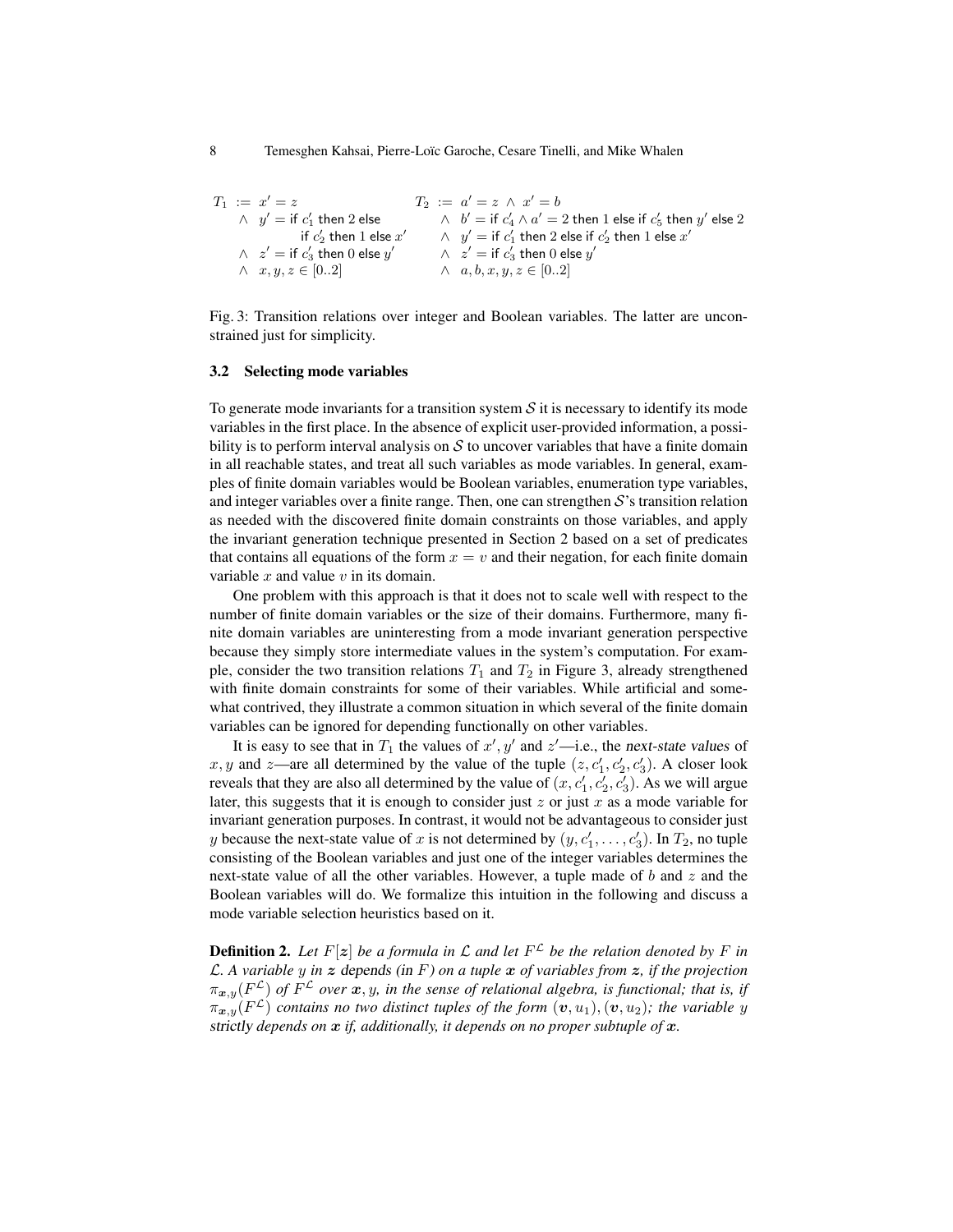

Fig. 4: Dependency graphs for the formulas  $T_1$  and  $T_2$ , respectively, from Figure 3.

Now, let's consider a formula  $T[\boldsymbol{x}, \boldsymbol{x}']$  of  $\boldsymbol{\mathcal{L}}$  encoding the transition relation of some system S. Suppose we are given a mapping dep from each variable  $y'$  of  $x'$  to a tuple of variables (of  $F$ ) that  $y'$  strictly depends on. This mapping induces a directed labelled multigraph  $(V, E)$ , a dependency graph for T, where

$$
V = x \qquad E = \{ y \longrightarrow z \mid z' \in \text{dep}(y') \} \cup \{ y \longrightarrow z \mid z \in \text{dep}(y') \} .
$$

Intuitively, there is an edge  $\longrightarrow$  in the graph between y and z iff the next-state value of y depends on the next-state value of z, and there is an edge  $\rightarrow$  between them iff the nextstate value of y depends on the current-state value of z. For the transition relation  $T_1$  in Figure 3, a suitable mapping dep would be  $\{x' \mapsto (z), y' \mapsto (c'_1, c'_2, x'), z' \mapsto (c'_3, y')\}.$ That mapping and its analogous for  $T_2$  induce the multigraphs depicted in Figure 4.

We assume here that, for a given transition relation formula  $T$ , it is possible to compute from it a mapping dep, and hence its induced dependency graph. The ease, or in fact the possibility, of doing this automatically depends in general on T's format. In our experiments, where transition relation formulas are generated from system models written in Lustre [6], the process is straightforward because there each variable is given an explicit equational definition, as in the formulas of Figure 3.

**Definition 3.** Let  $G = (V, E)$  be a dependency graph and let C be a strongly connected *component (SCC) of* G*.* <sup>7</sup> *The* base *of* C *is the set*

$$
\{y \in C \mid x \longrightarrow y \in E \text{ for some } x, y \in C\}
$$
\n
$$
(3)
$$

*if this set is non-empty; otherwise it is* C *itself. A variable is a* base *variable of* G *if it is in the base of one of* G*'s SCCs; it is a* stateful *base variable if it is in a base like (3).*

The SCCs of the left-hand graph of Figure 4 are  $\{c_1\}$ ,  $\{c_2\}$ ,  $\{c_3\}$ , and  $\{x, y, z\}$ ; their respective bases are  $\{c_1\}, \{c_2\}, \{c_3\}$ , and  $\{z\}$ . The SCCs of the other graph are  ${c_1}, \ldots, {c_5}, {a, b, c, x, y, z}$ ; their respective bases are are  ${c_1}, \ldots, {c_5}, {b, z}$ .

It is not difficult to show that the following holds.

**Proposition 1.** Let  $G = (V, E)$  be a dependency graph for a transition relation T, and *let*  $N = \{x_1, \ldots, x_k\}$  *be the union of all the base variables of G. Then, every variable in*  $V \setminus N$  *depends on*  $(x_1, \ldots, x_k)$  *in*  $T$ *.* 

The proposition above suggests that for invariant generation purposes it is enough to restrict attention to base variables only since they determine the values of all the other

<sup>&</sup>lt;sup>7</sup> With respect to paths built with any of the two edge types of  $G$ .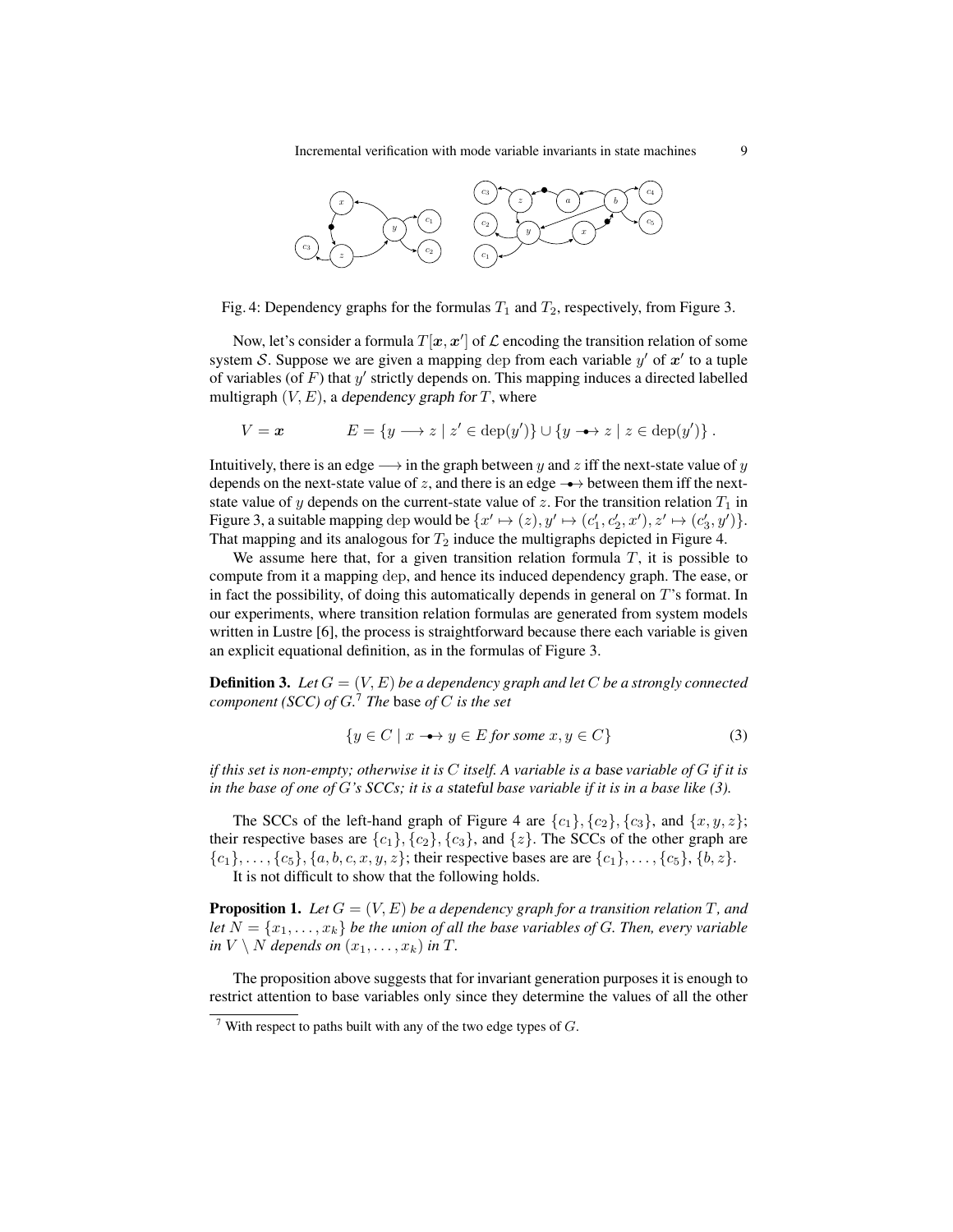variables. Therefore, it is enough to constraint their values only. In fact, one can go even further and ignore any invariants containing only non-stateful base variables. For instance, invariants over just the base variables  $c_1, \ldots, c_3$  and  $c_1, \ldots, c_5$  in the graphs of Figure 4. The reason is that the current state values of such variables constraints only current state values of other variables, but no next state values. This means that invariants containing only such variables will be entailed by the transition relation. Such invariants are useless for induction because they do not not strengthen the transition relation.<sup>8</sup> In this work we take a more draconian approach and simply discard *all* nonstateful base variables, to reduce as much as possible the number of predicates  $x = v$ fed to our invariant discovery procedure. Of course, we also discard all stateful base variables that do not (or that we cannot determine to have) a finite domain.

The rationale behind this selection heuristics is that each independently defined state machines in the original system model—in particular, submachines of a hierarchical state machine—typically end up generating separate SCCs over mode variables in the dependency graph. Our conjecture is that enough useful invariants about these submachines and their relationships, are captured by considering just the finite-domain stateful base variables of each SCC.

A variable selection procedure. To summarize, to limit the number of variables used for mode invariant generation for a transition relation formula  $T$  we use a procedure that (i) computes a dependency graph  $G = (V, E)$  for T, (ii) identifies G's strongly connected components, and (iii) collects and returns all and only the finite-domain stateful base variables of these components.

# 4 Multi-property incremental verification

In this section we present a technique to verify simultaneously and incrementally multiple safety properties. Its relevance in this work is that it combines synergistically with the invariant generation techniques described in the previous sections.

Given a transition system encoding  $(I, T)$  and a list of properties  $P^1, \ldots, P^n$  all to be checked for invariance, there are two possible ways of doing that with  $k$ -induction. One is to check each property individually. This is however time consuming and not very effective because a conjunction of formulas is usually easier to prove by induction that its individual conjuncts. Another way then is to check the property  $P = P^1 \wedge P^1$  $\cdots \wedge P^n$ . But this has its drawbacks as well. To start, if even just one of the individual properties fails to be invariant so does the whole  $P$ . However, even when  $P$  is indeed invariant, it is often the case that its individual constituents are  $k$ -inductive for different values of k. So the k-induction procedure has to wait until the largest of these values is reached before succeeding. In the worst case, one of the individual properties may not be  $k$ -inductive for any  $k$ , forcing the basic  $k$ -induction procedure to diverge.

Our solution to the problems above is to work with all properties at the same time but also keep track in each iteration of the  $k$  induction loop of the current status of each property  $P^i$ . In the base case, all properties that are falsified for a particular k are

 $8$  Note, however, that they might nevertheless be useful to *speed up* queries to an  $\mathcal{L}$ -solver, the way auxiliary (deductive) lemmas generally do.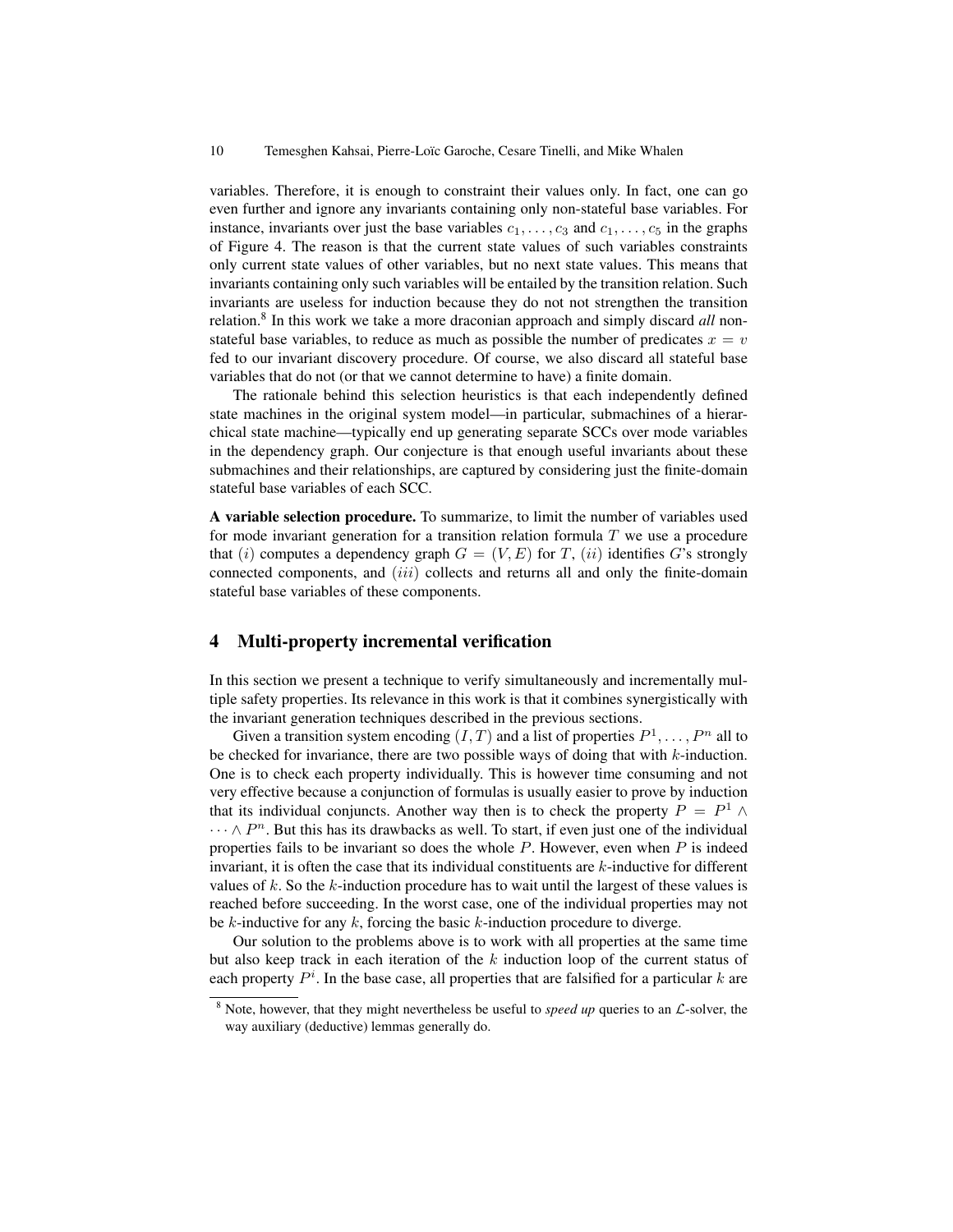```
proc base_proc \equivk := 0; \text{ props} := \{P^1, \ldots, P^n\}; \text{ for } P \in \text{props } \text{ P.}level := \inftywhile (props \neq \emptyset)model := \mathsf{SAT}(T_0 \wedge \cdots \wedge T_k \wedge \neg \bigwedge_{P \in props}(P_0 \wedge \cdots \wedge P_k))if (model = Unsat) then k := k + 1else
           invalid := filter\_sat(model,props)send(INVALID(invalid),ind\_proc)props := props \setminus invalidprint_out invalid
        if receive(VALID(possibly\_valid, k'), ind proc) then
           for P \in possibly\_valid P. level := k'valid := \{P \in props \mid P.\text{level} \leq k\}props := props \setminus validif props \neq \emptyset then send(INVAR(valid), ind proc)
           print_out valid
send(STOP, [ind_proc, inv_gen_proc])
```
Fig. 5: Base step process. For each i,  $T_i$  abbreviates  $I[x_i]$  if  $i = 0$  and  $T[x_{i-1}, x_i]$ otherwise.  $P_i$  abbreviates  $P[\boldsymbol{x}_i]$ .

removed from consideration before increasing the value of  $k$ . In the induction step, all properties that are validated for a particular  $k$  (see later for details on how we check this) are also removed from the list of properties to be checked but immediately added back as invariants, to aid the verification of the remaining ones.

Our incremental approach builds on the parallel k-induction-based model checking architecture we developed in recent work [11]. That architecture is designed to minimize synchronization delays and facilitate the incorporation of concurrent invariant generators, and has the following basic structure:

base\_proc  $||$  ind\_proc  $||$  inv\_gen\_proc<sub>i</sub>

The base and the inductive step of  $k$ -induction execute concurrently respectively in the base proc and the ind proc process, as do one or more independent processes inv gen proc<sub>i</sub> that incrementally generate auxiliary invariants for the system being verified. These invariants are fed to the  $k$ -induction loop as soon as they are produced and used to strengthen the induction hypothesis. The processes communicate with one another by asynchronous messages passing, with non-blocking send and receive operations relying on message queues. The operation receive( $pat, source$ ) matches the pattern pat with a message from process source, if any; it returns true if there is a message and the matching succeeds, and returns false otherwise. Some more details on each process are described below, assuming for simplicity just one invariant generator.

Base case process. Figure 5 shows the pseudo-code for base proc. Its main task is to partition incrementally the initial set of properties, the initial value of props, into valid (i.e., invariant) properties and invalid (i.e., non-invariant) ones.

The process checks the entailment in Case (1) of Definition 1 for increasing values of k starting from 0. The function SAT implements the  $\mathcal{L}$ -solver. It takes a formula F over *n* states and returns either unsat or a model model of F, i.e., a sequence of n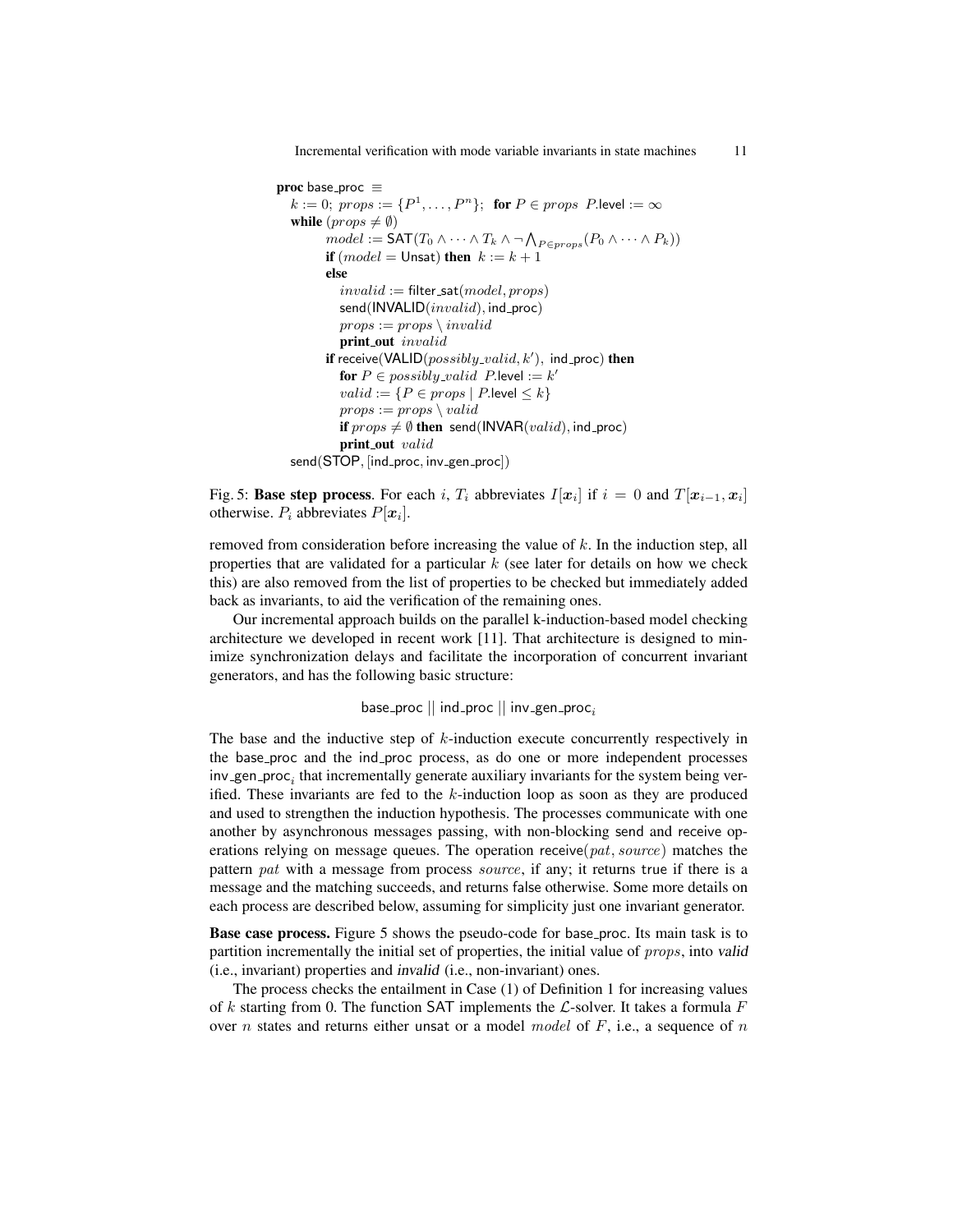#### 12 Temesghen Kahsai, Pierre-Loïc Garoche, Cesare Tinelli, and Mike Whalen

```
proc ind_proc \equivk := 0; \text{ props} := \{P^1, \ldots, P^n\}; \text{ invs} := \emptysetwhile (props \neq \emptyset)assert(T_{k+1} \wedge \bigwedge_{Y \in invs} Y_{k+1} \wedge \bigwedge_{P \in props} P_k){\bf if} entailed(\bigwedge_{P\in props}P_{k+1}) {\bf then}~~{\sf send}({\sf VALID}(props,k),{\sf base\_proc});~~{\bf exit}else
            possibly\_valid := recheck_validity(props, k)
            send(VALID(possibly\_valid, k), base\_proc)props := props \setminus possibly\_validif receive(msg,) then
            match msg with
                 STOP \rightarrow exit\text{INVALID}(invalid) \rightarrow \text{props} := \text{props} \setminus \text{invalid}| INVAR(new\_invs) \rightarrow for i = 0 to k + 1 assert(\bigwedge_{Y \in new\_invs} Y_i)invs := invs \cup new\_invsk := k + 1
```


states that satisfies  $F$ . The function filter sat returns the set of properties in *props* that are falsified by one of the states in *model*. Those properties are definitely invalid. They are both printed for the user and sent the inductive step process, and then removed from the current set *props* of properties. Note that the counter k left unchanged as long as the solver keeps finding counter-models for some of the current properties.

Before repeating the main loop the process checks its message queue; a message from ind proc stating that it has successfully proven the inductive step (2) of Definition 1 for a some  $k'$  and a subset *possibly valid* of the input properties. The value  $k'$  need not be the same as  $k$  since the two processes increase their own induction level independently. As a consequence, the base proc first annotates each property in  $possibly\_valid$  with  $k'$ , storing it in the level field of the property. Then it collects in *valid* all properties from *props* whose level is at that point smaller or equal to the current  $k$ . Each property  $P$  in *valid* has been cooperatively shown by the two processes to be  $(P{\text{-}}level{\text{-}}l$ -inductive. So it is removed from the list of properties to be proven and sent back to ind proc to be used as an invariant, provided there are still properties to be proven. The process terminates when *props* becomes empty, sending a termination signal to the other processes as well.

Inductive step process. Pseudo-code for this process is provided in Figure 6. There we assume a stateful  $\mathcal{L}$ -solver that allows one to assert formulas (with the assert procedure) and then check (with the entailed Boolean function) whether the current set of asserted formulas entails a given one.

The process checks the inductive step entailment for increasing values of  $k$ . However, it strengthens the induction hypothesis with any invariants at its disposal (in *invs*). If the entailment holds for the current  $k$  and set *props* of properties, they are both sent to the base case process, and the inductive process terminates. As discussed earlier, base proc will confirm their individual invariance, or not, by checking that they have no counter-examples of length up to  $k$ . If the entailment fails, the process passes the properties to the auxiliary function recheck validity which (using a separate copy of the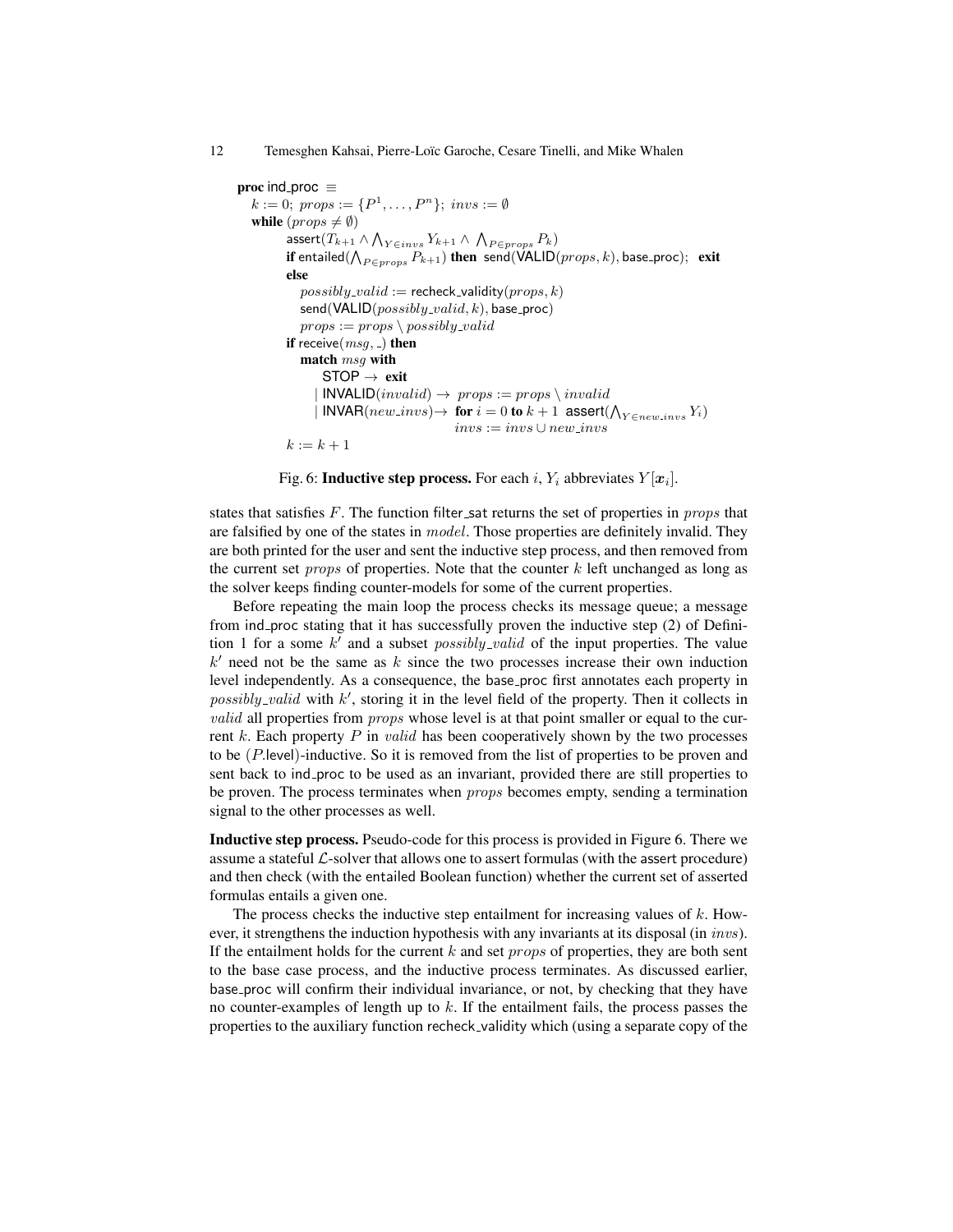$\mathcal{L}$ -solver) computes the largest subset of *props* for which the entailment test succeeds. This set is sent to base proc as in the previous case, and removed from *props*.

The remaining properties are rechecked for an increased value of k. Before proceeding, however, the process checks its message queue. If it sees a message (from base proc) with a set of properties found to be invalid, it removes them from props. If it sees a message from an invariant generation process, providing a set of auxiliary invariants, or from base proc, providing a set of properties confirmed to be valid and so usable as invariants, it asserts all those invariants for all steps from 0 to  $k + 1$  and then adds them to the current invariant set invs. The process terminates if it sees a termination message from base proc.

Incremental invariant generator. This process can be any incremental invariant generator for the given transition system. It is supposed to keep sending any newly discovered invariants to the induction step process until it can generate no more, or it receives a termination message from the base case process. In our current implementation, we have one such process that essentially implements the general template-based invariant discovery procedure seen in Section 2. The process is composed of three main modules: the *Candidate generator*, which constructs the initial set C of candidate invariants from predefined templates, the *Int invariant generator*, which produces from C invariants of the form s ≤ t where s and t are integer terms, and the *Bool invariant generator*, which produces invariants of the forms  $F \to G$  as discussed in Section 3.

## 5 Experimental results

To evaluate experimentally the techniques presented in the previous sections, we have implemented it as new options in our  $k$ -induction-based model checker KIND.<sup>9</sup> KIND can simultaneously check multiple invariant properties of programs written in an idealized version of the specification/programming language Lustre  $[6]$ .<sup>10</sup> The underlying logic of KIND is a quantifier-free logic that includes both propositional logic and mixed real-integer linear arithmetic. Lustre programs can be readily encoded as transition systems in this logic [5]. KIND uses the SMT solvers CVC3 and Yices, in alternative, as satisfiability solvers for this logic. The version discussed here is based on the incremental parallel architecture discussed in the previous section.

The experiments discussed below were run, using Yices version 1.0.9 as the background solver, on a 12-core 2.10 GHz AMD Opteron machine under Ubuntu 11.10. The experiments used benchmark derived from the following problem.

NASA Docking Approach Example. This is a complex hierarchical problem that describes the approach behavior of the Space Shuttle when docking with the International Space Station [14]. As the shuttle approaches the ISS it goes through several operational modes related to how the shuttle is to orient itself for capture, dock with the ISS, and capture the ISS docking latch, among several other operational modes. The model describing this behavior is quite intricate and consists of a hierarchical and parallel state machine with three levels of hierarchy and multiple parallel state machines, including a

<sup>9</sup> Tools and experimental data can be found at http://clc.cs.uiowa.edu/Kind.

 $10$  The idealization consists in treating Lustre's numerical types as infinite precision types.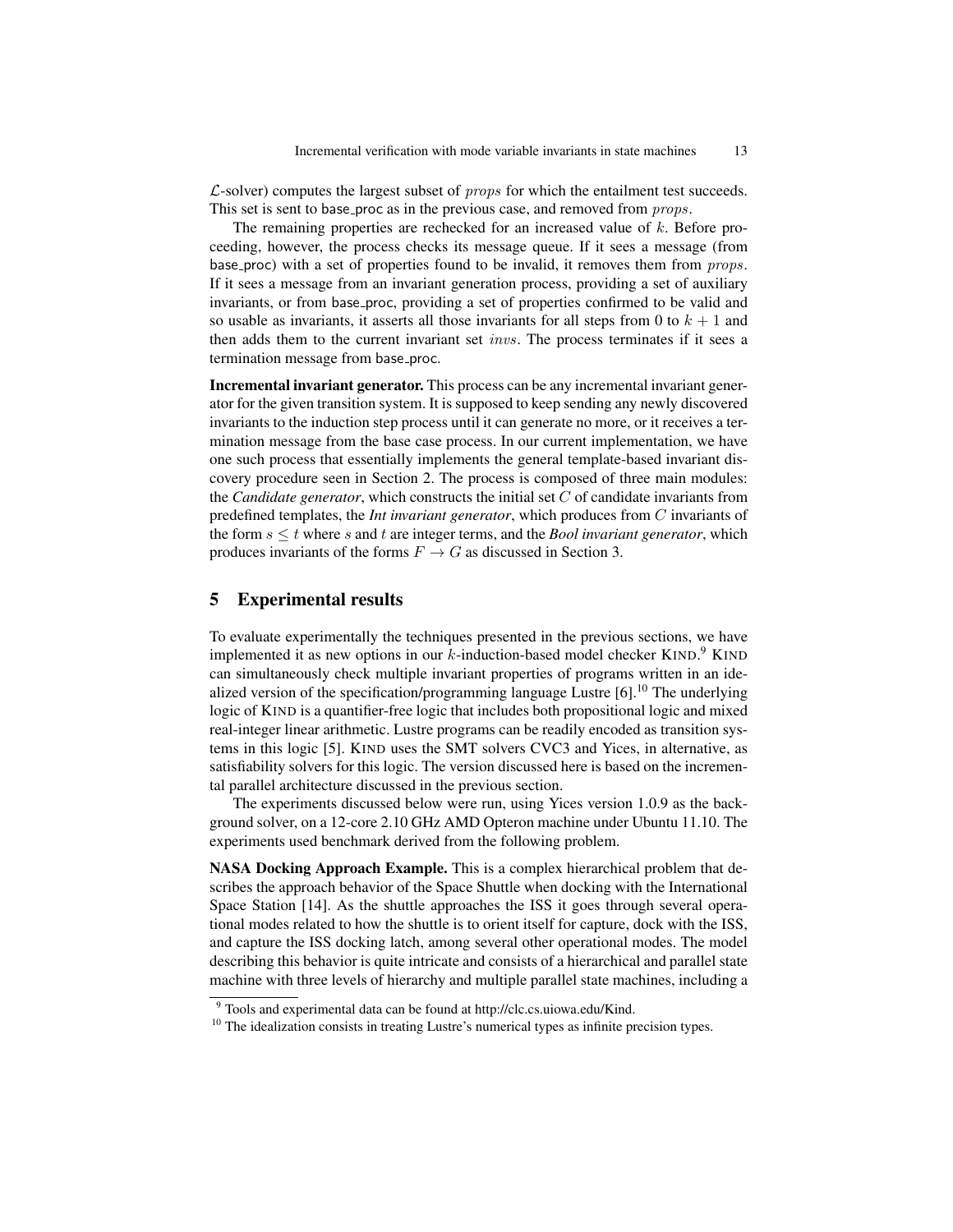

Fig. 7: The left graph illustrates the distribution of solved and unsolved properties for the different benchmarks, DA1 ... DA5, using configurations A though G for KIND. Darker areas indicate the portion of solved properties. The right graph indicates the number of variables considered for mode invariant generation before and after applying the selection procedure from Section 3 to the 5 benchmarks.

total of 64 states. For the purposes of this experiment, we created five reduced versions of the docking approach model in which we replaced one of the complex hierarchical states with a simple state that approximates its behavior. This allows us to examine the behavior of the invariant generation over a range of state machine models with different characteristics (the hierarchical states vary substantially in size). Note that it also causes some of the original properties to be violated.

We ran KIND on the five problems above in different configurations: (A) *singleprop*, *no invars*; (B) *multi-prop*, *no invars*; (C) *single-prop*, *no mode invars*; (D) *multiprop*, *no mode invars*; (E) *single-prop*, *mode invars*; (F) *multi-prop*, *mode invars*; (G) *multi-prop*, *selected mode invars*. In the *single-prop* configurations, each property was checked individually; in *multi-prop* configurations the properties were checked together incrementally as discussed in Section 4. In *no invars*, no invariants were generated at all. In *no mode invars*, invariants were generated, but no mode invariants. In *mode invars*, invariants included mode invariants generated for *all* finite domain variables. In the *selected mode invars* configuration, invariants included mode invariants generated only for those variables selected by the procedure discussed in Section 3.

Precision results. The first graph of Figure 7 summarizes the precision achieved by KIND under the configurations above. In cases A and B, KIND is able to solve 42% of all the properties without relying on auxiliary invariants. The percentage of solved properties goes up to 73%, 80% and 87% in cases C, D and E, respectively, illustrating the effectiveness of invariant generation and of incremental multi-property verification. In particular, general invariants (case C) increase precision by 31 percentage points over configurations A and B. The further addition of mode invariants in the single property case increases precision by 14 more points (from C to  $E$ ). Going from single to incremental multi-property verification but without mode invariants (from C to D) increases precision by 7 points. Finally, the combination of multi-property verification and mode invariants does noticeably better than each of them alone (91% vs 80% and 87%).

Runtime results. As we conjectured, reducing the number of variables to generate mode invariants using our variable selection procedure reduces runtimes in general